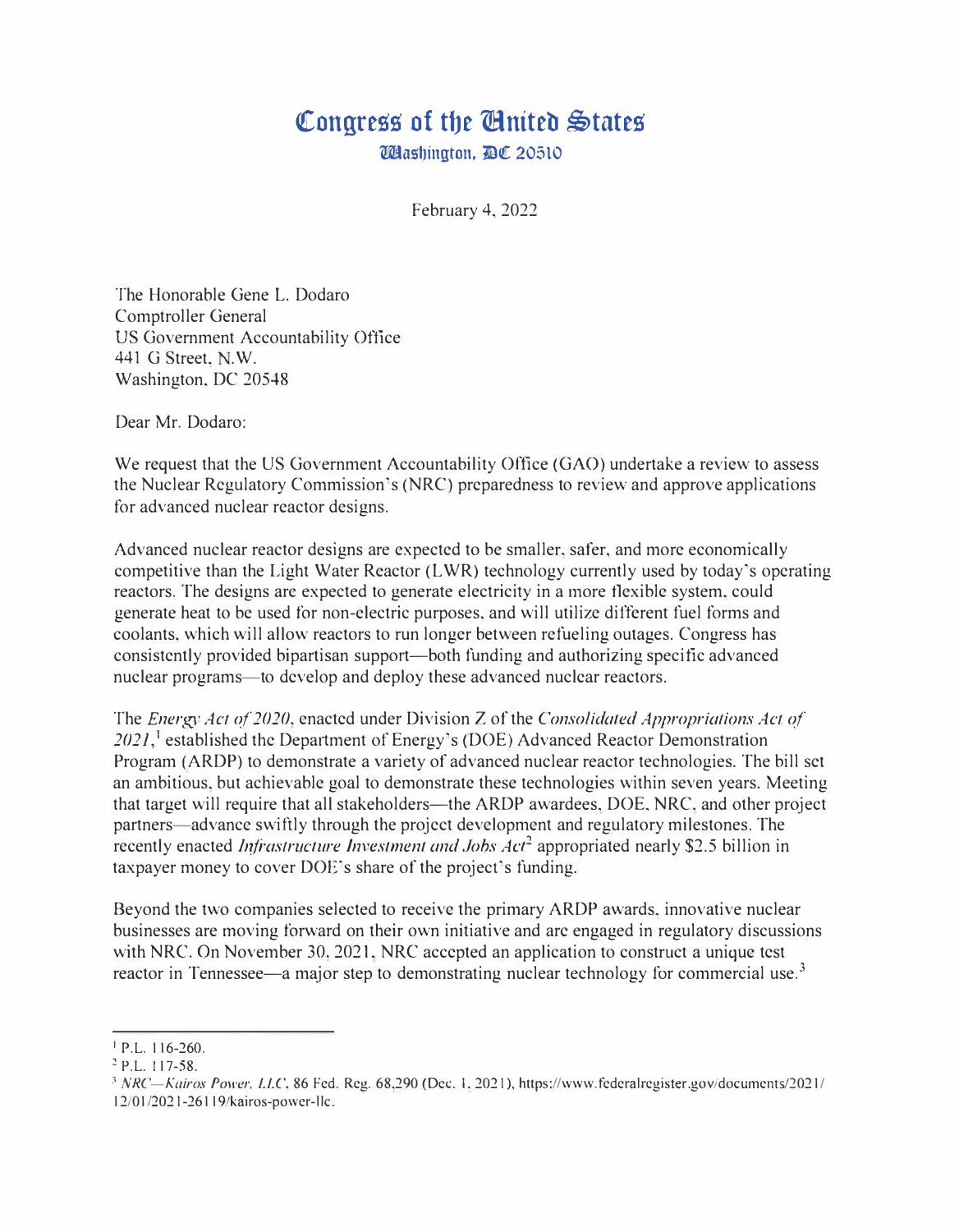NRC is working with multiple other companies in pre-application reviews to reach a shared understanding of regulatory issues prior to the formal licensing process.<sup>4</sup>

To realize the environmental, economic, and national security benefits of these advanced nuclear technologies, NRC must be prepared to license and oversee the development and deployment of the designs.

Congress passed the *Nuclear Energy Innovation and Modernization Act* (NEIMA) in December 2018 with overwhelming bipartisan support.<sup>5</sup> The bill directs NRC to develop the regulatory framework to license and oversee advanced reactor technologies no later than December 31, 2027. At the direction of the Commission, NRC staff is diligently working to complete that framework, known as "Part 53," on an accelerated schedule.<sup>6</sup> To meet the ARDP goals, as well as successfully enable other first movers, applicants must utilize NRC's existing nuclear safety regulations. These existing regulations are designed for L WR technologies.

The existing regulations, known as "Part 50" or "Part 52," have notably different structures.<sup>7</sup> The Part 50 license is a two-step process—first, NRC issues a construction permit, which authorizes the company to begin building their reactor. Second, prior to the reactor coming online, the licensee must receive a separate license—known as an operating license. All reactors currently operating in the United States have been licensed under this two-step process. Concerns about uncertainty with the two-step process led to the creation of a new, single-step licensing process. The Commission approves a single combined operating license (COL) under this licensing framework-what is known as "Part 52." The COL authorizes the licensee to build and operate a new reactor. conditioned on the licensee meeting all terms and conditions of required by the COL.

In addition to the Part 50 and Part 52 regulations, applicants and NRC staff may utilize other tools embedded in the licensing process. For example, applicants can submit what are known as "topical reports" as part of an applicant's initial engagement—prior to formally submitting a license. NRC staff will review and, if appropriate, approve those topical reports. Topical reports are a means to establish regulatory clarity with respect to certain novel licensing issues. NRC states that these pre-application discussions are critically important to ensuring a successful engagement on licensing issues.<sup>8</sup>

First movers for advanced nuclear technologies must be capable of navigating these existing regulations. Recent NRC actions concerning certain licensing activities raise questions about the agency's capability to manage effectively first-mover applications for new, advanced

<sup>&</sup>lt;sup>4</sup> NRC, *Nuclear Reactors—New Reactors—Advanced Reactors (non-LWR design), https://www.nrc.gov/reactors/*new-reactors/advanced/ongoing-licensing-activities/pre-application-activities.html.

**<sup>5</sup>**P.L. 115-439.

<sup>6</sup>NRC, *Part 53* - *Risk Informed, Technology-Inclusive Regulatory Framework for Advanced Reactors,* https://www.nrc.gov/reactors/new-reactorsladvanced/rulemakihg-and-guidance/part-53.html.

**<sup>7</sup>**·'Part 50" and "Part 52" references the portion ofTitle 10 ofthe Code of the Federal Regulations (CFR) containing the respective regulations.

<sup>8</sup>NRC, *Best Practices and lessons learned from Review of the Clinch River Nuclear Site Early Site Permit Application* (2021), https://www.nrc.gov/docs/ML19 l 9/MLI 9\ 90A078.pdf.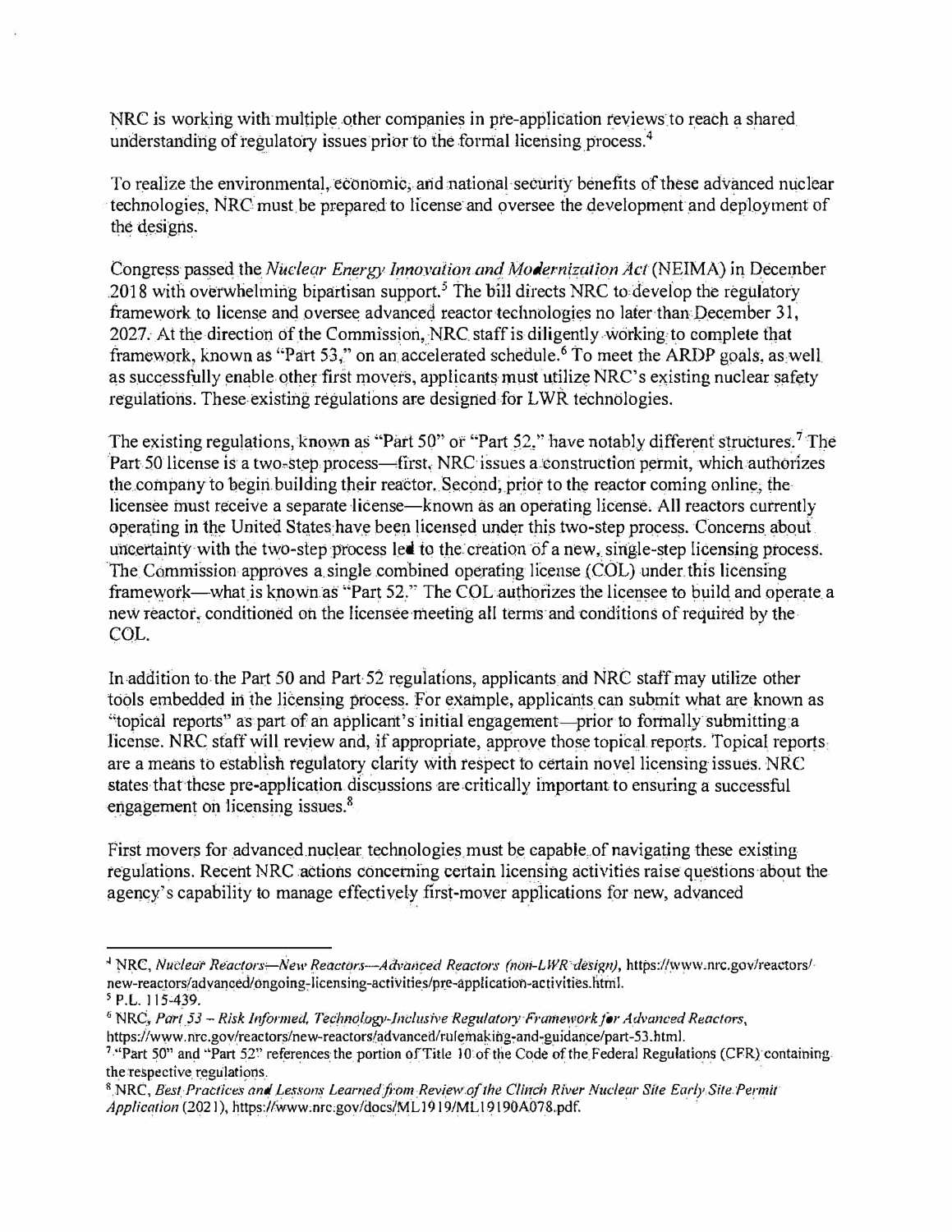technologies.<sup>9</sup> In a 2019 report to Congress, NRC stated it is "fully capable of reviewing and making safety, security, or environmental findings on an advanced reactor design if an application were to be submitted today."<sup>10</sup> The same report acknowledges that "the efficiency of existing processes and requirements could be improved. $^{11}$  Similarly, NRC staff issued a draft white paper on licensing strategies for micro-reactors that stated it will "leverage flexibilities in existing regulations and identify options for changes to regulatory requirements that could provide additional flexibilities," as allowed by Commission policy and the law.  $12$ In light of NRC's recent actions, we seek to understand if and how those improvements are being pursued and how NRC staff, in communication with the license applicant, will leverage existing flexibilities.

To assist our understanding of NRC's preparedness to review and approve license applications for advanced nuclear technologies, we ask that you address the following questions:

- 1. What steps has NRC completed in its preparations to review and approve applications to license advanced reactor technologies?
- 2. How is NRC assessing various organizational approaches to establish the most effective structure to review those applications efficiently?
- 3. What innovative and flexible regulatory approaches are being implemented to review forthcoming applications?
- 4. How is NRC staff working with license applicants during the pre-application and initial license review phases and communicating key issues in order to establish a predictable schedule with clear, achievable milestones?
- 5. How is NRC staff engaging with the Advisory Committee on Reactor Safeguards to address and resolve evolving novel issues?
- 6. What organizational approaches have other governmental agencies successfully used to review and approve the use of new technologies that NRC could adopt to review and approve forthcoming applications?

Thank you for your prompt attention to this request.

<sup>&</sup>lt;sup>9</sup> Letter from NRC to Dr. Jacob DeWitte, Oklo, Inc. on Oklo Power LLC - Denial of the Aurora Combined Operating License Application for Failure to Supply Information (January 6, 2022), https://www.nrc.gov/ docs/ML2014/ML20149K616.pdf.

**<sup>10</sup>**NRC, Report to Congress, *Increasing the Use of Risk-Informed and Pe1formance-Based Evaluation Techniques and Regulatory Guidance in Licensing Commercial Advanced Nuclear Reactors* 3 (2019), https://www.nrc,gov/ docs/ML 1912/ML l 9128A324.pdf,

**<sup>11</sup>***Jd.* 

**<sup>12</sup>**NRC, *Micro-reactors licensing Strategies* (2021), https://adamswebsearch2.nrc.gov/webSearch2/main. jsp? AccessionNumber=ML21235A4 l 8.